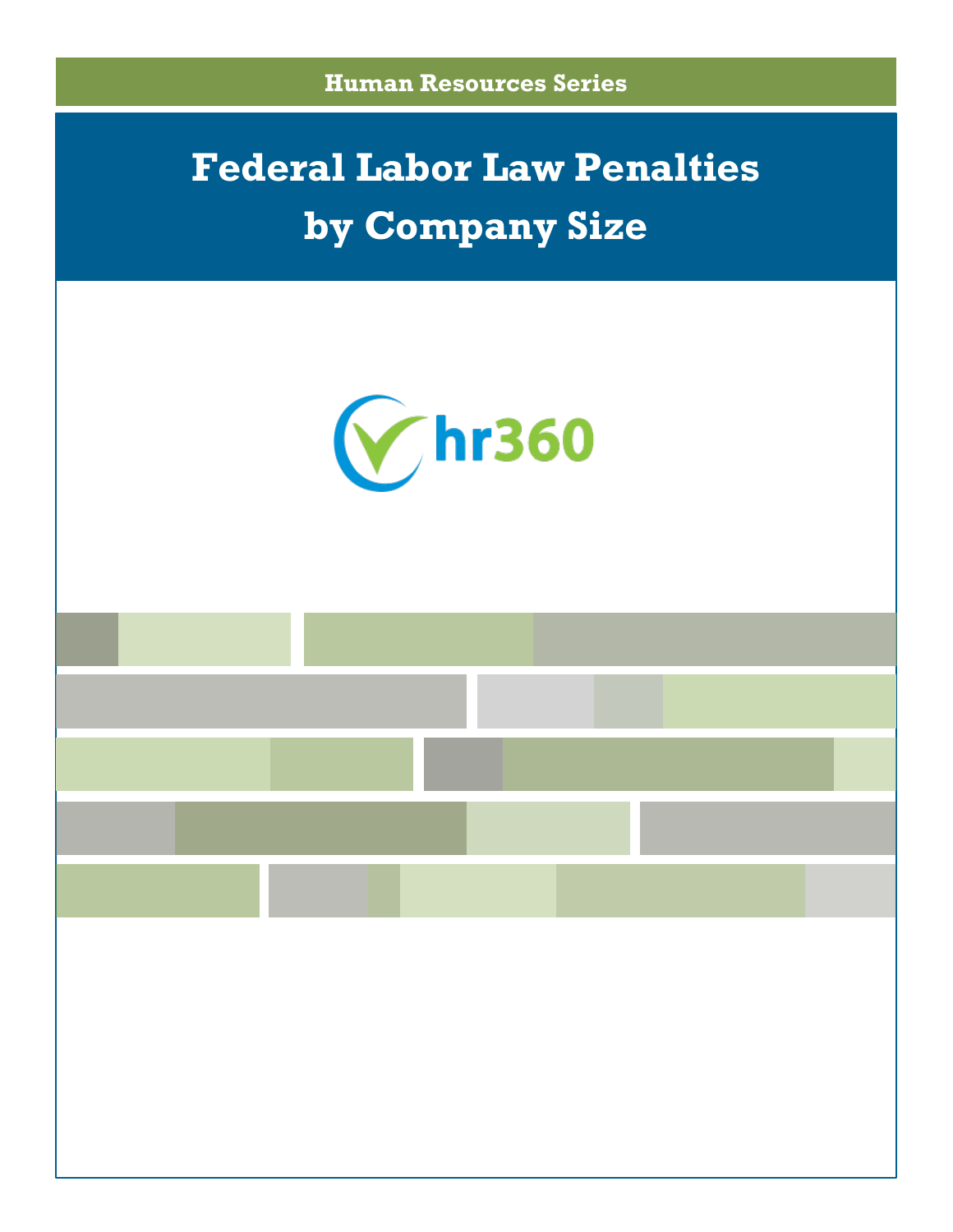The following is an overview of various civil penalties that may apply if an employer is found to have violated federal law. Depending on the particular law and violation, employers may be subject to lawsuits brought by individuals or the federal agency responsible for enforcement of the law, as well as civil fines. Criminal penalties, which are not covered in this summary, may also apply (in most cases limited to willful violations of the law).

**Please Note: This list is not all-inclusive and additional federal laws may apply to your company**. The penalties imposed for a particular violation may vary depending on a number of factors, including the severity and impact of the violation, the employer's history of violations, good faith demonstrated by the employer, and company size.

## **ALL EMPLOYERS**

## **[Affordable Care Act \(ACA\)](http://www.dol.gov/ebsa/healthreform/)**

Imposes various requirements on employers and group health plans related to Health Care Reform, including rules regarding **employer payment plans** (arrangements under which an employer reimburses an employee for some or all of the premium expenses incurred for an individual health insurance policy, or uses its funds to directly pay the premium for an individual policy), dependent coverage to age 26, lifetime and annual limits, coverage of preventive services, limits on health FSA contributions, preexisting condition exclusions, and Summary of Benefits and Coverage (SBC) and Health Insurance Exchange (Marketplace) notice requirements

**Penalties for Noncompliance:** Penalties vary depending on the specific violation. In general, the [Employee Retirement Income Security Act](http://www.dol.gov/compliance/guide/erisa.htm#Penalites) (ERISA) gives the U.S. Department of Labor authority to bring a civil action to correct violations of the law (including certain requirements relating to group health plans added by the ACA). Affected persons may also file a lawsuit. The IRS may impose a penalty tax for certain violations.

**Penalties for Employer Payment Plans:** These arrangements may be subject to a **\$100 per day excise tax per applicable employee** (which is \$36,500 per year, per employee) under the federal tax code. Transition relief was [previously granted](http://www.irs.gov/pub/irs-drop/n-15-17.pdf) to small employers sponsoring employer payment plans (generally those with fewer than 50 full-time employees, including full-time equivalents) through June 30, 2015. **As of July 1, 2015, such employers may be liable for the excise tax.**

*Note: Compliance requirements may vary depending on employer size, grandfathered plan status and other factors.*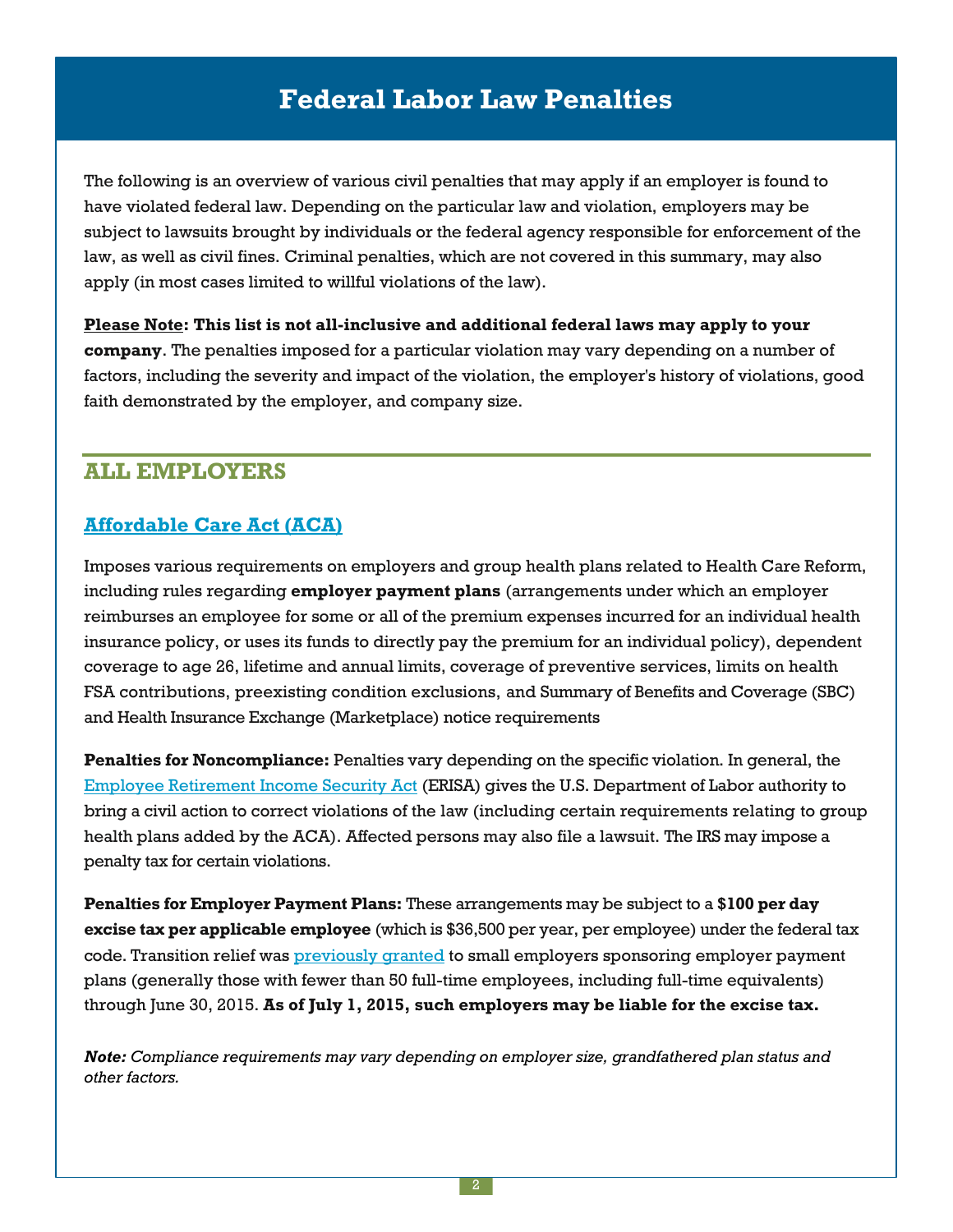## **[Employee Polygraph Protection Act](http://www.dol.gov/compliance/guide/eppa.htm#Penalites)**

Prohibits employers from using lie detector tests, either for pre-employment screening or during the course of employment, with certain exemptions

**Penalties for Noncompliance:** Civil money penalties may be assessed up to \$19,787 per violation. Employers may also be liable to the employee/prospective employee for appropriate legal and equitable relief, including employment, reinstatement, promotion, and payment of lost wages and benefits.

## **[Equal Pay Act](http://www.eeoc.gov/policy/docs/compensation.html#10-VI RELIEF)**

Prohibits sex-based wage discrimination between men and women in the same establishment who perform jobs that require substantially equal skill, effort and responsibility under similar working conditions

**Penalties for Noncompliance:** Employers may be liable for a salary increase, back pay (which includes unpaid minimum wages and unpaid overtime compensation), attorneys' fees and court costs. Liquidated damages (equal to the amount of back pay) may also be awarded, unless the employer can prove it acted in "good faith" and that it had reasonable grounds to believe its actions did not violate the law.

## **[Fair Labor Standards Act \(FLSA\)](http://www.dol.gov/compliance/guide/minwage.htm#Penalites)**

Establishes minimum wage, overtime pay, recordkeeping, and child labor standards

**Penalties for Noncompliance:** Employers may be liable for back pay and an equal amount in liquidated damages for violations of the minimum wage and overtime pay requirements. Civil money penalties of up to \$1,894 per violation may also be imposed for willful or repeated violations. Injunctions to restrain persons from violating the FLSA may be imposed.

For child labor violations, employers are subject to a civil money penalty of up to \$12,080 per worker for each violation and \$54,910 for each violation that causes the death or serious injury of a minor employee (which may be doubled for willful or repeated violations, up to \$109,820).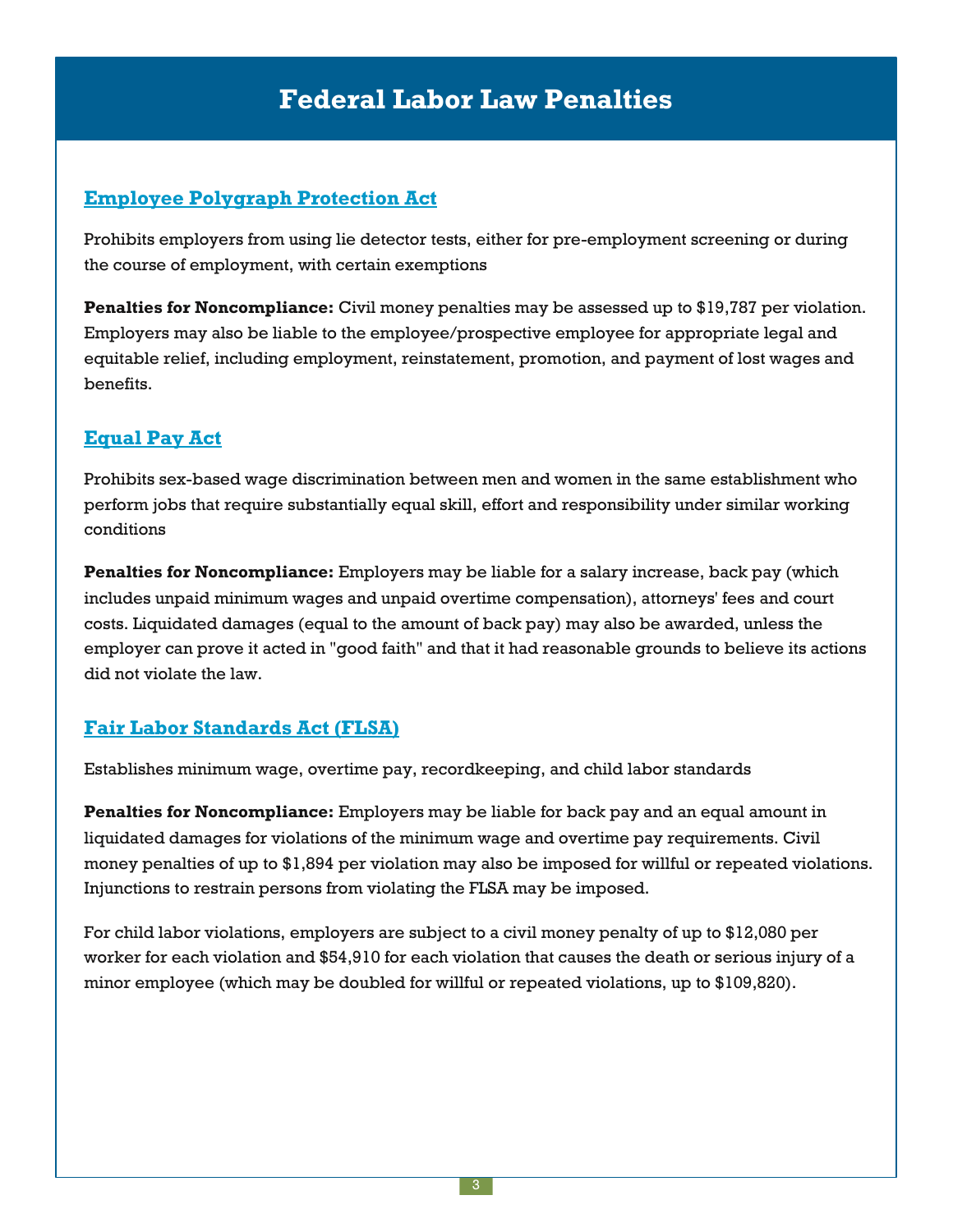### **[Immigration Reform & Control Act](http://www.uscis.gov/i-9-central/penalties)**

Makes it unlawful for an employer to hire any person who is not legally authorized to work in the U.S. and requires employers to collect and document information regarding an employee's identity and employment eligibility on Form I-9; prohibits discrimination on the basis of national origin, citizenship, or immigration status for employers with 4 or more employees

**Penalties for Noncompliance:** Failure to comply with Form I-9 requirements may result in civil fines of \$110 to \$1,100 for each form. Hiring or continuing to employ a person knowing he or she is not authorized to work in the U.S. may result in civil fines of \$375 to \$3,200 per worker for a first offense.

Employers who unlawfully discriminate may be ordered to stop the prohibited practice and take corrective steps, including hiring or reinstating the individual discriminated against (with or without back pay), and may also be ordered to pay civil money penalties of \$375 to \$3,200 per individual for a first offense.

#### **[Occupational Safety and Health Act \(OSH Act\)](http://www.dol.gov/compliance/guide/osha.htm#Penalites)**

Requires employers to provide their employees with working conditions that are free of known dangers and created the Occupational Safety and Health Administration (OSHA), which sets and enforces protective workplace safety and health standards

**Penalties for Noncompliance:** Penalties are based upon the nature of the violation—

- *De minimus* **violations** have no direct or immediate relationship to safety and health and no penalty is required.
- <sup>A</sup> violation **other than a serious violation**, which has a direct relationship to job safety and health but probably would not cause death or serious physical harm, carries a discretionary penalty of up to \$12,471 for each violation.
- A penalty of up to \$12,471 for each violation must be proposed in the case of a **serious violation**, where there is a substantial probability that death or serious physical harm could result and the employer knew, or should have known, of the hazard.
- **A** An employer who commits a **willful violation** may be assessed a civil penalty of not more than \$124,709 but not less than \$8,908 for each violation.
- **Repeat violations** can bring fines of up to \$124,709 for each such violation.
- **Failure to correct a prior violation** may bring a civil penalty of up to \$12,471 for each day the violation continues beyond the prescribed abatement date.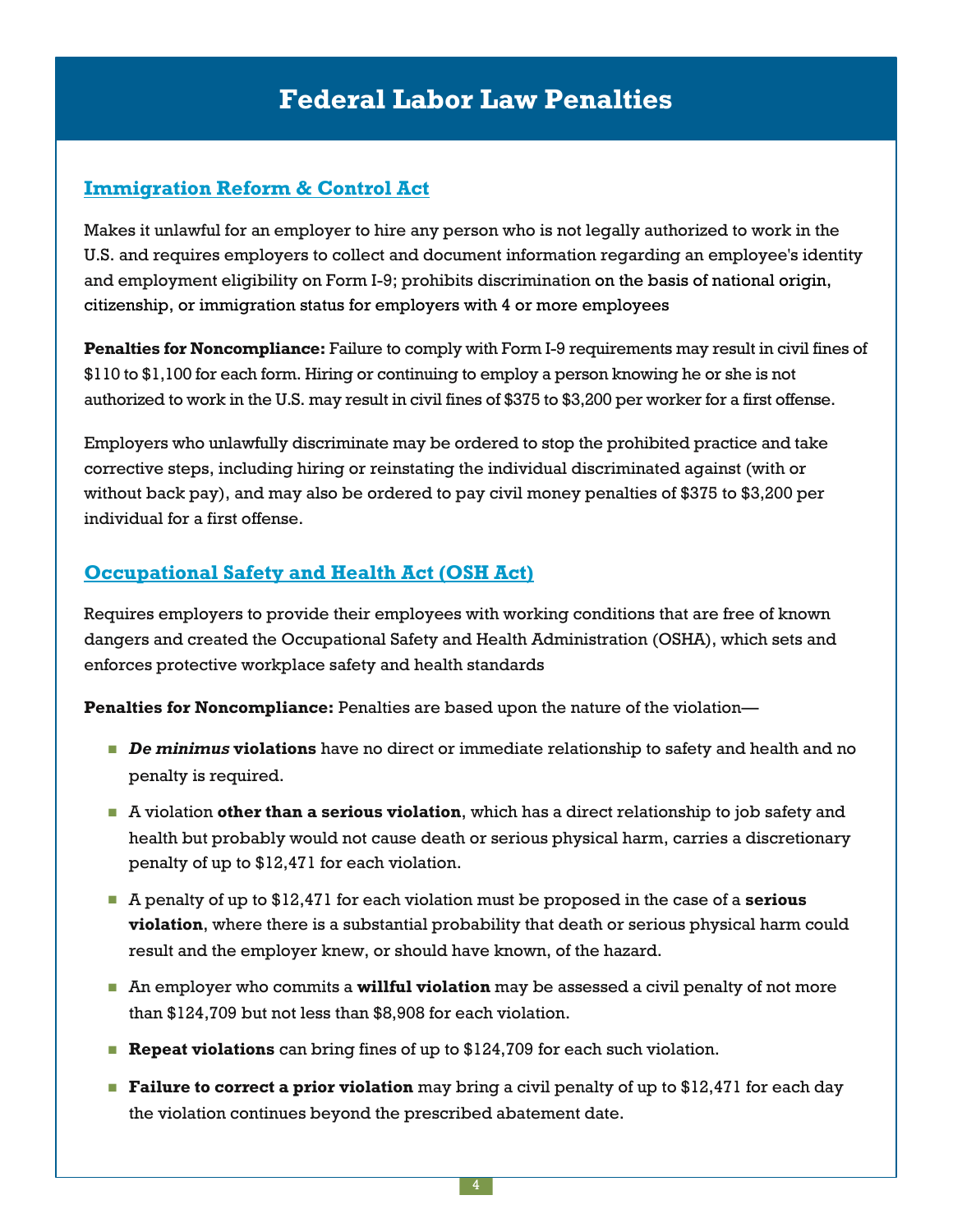#### **[Uniformed Services Employment & Reemployment Rights Act \(USERRA\)](http://www.dol.gov/compliance/guide/userra.htm#Penalites)**

Prohibits employment discrimination against a person on the basis of past military service, current military obligations, or intent to serve

**Penalties for Noncompliance:** Employers may be liable for lost wages and benefits, as well as reasonable attorney and expert witness fees where an individual pursues and prevails on a court claim. Liquidated damages may also be awarded for willful violations.

# **EMPLOYERS WITH 15 OR MORE EMPLOYEES**

#### **[Americans with Disabilities Act \(ADA\)](http://www.eeoc.gov/employers/remedies.cfm)**

Prohibits employment discrimination against qualified individuals with disabilities

#### **[Genetic Information Nondiscrimination Act \(GINA\)](https://www.eeoc.gov/employers/remedies.cfm)**

Prohibits employment discrimination based on genetic information

#### **[Pregnancy Discrimination Act \(PDA\)](http://www.eeoc.gov/employers/remedies.cfm)**

Prohibits sex discrimination on the basis of pregnancy, childbirth, or related medical conditions

#### **[Title VII of the Civil Rights Act \(Title VII\)](http://www.eeoc.gov/employers/remedies.cfm)**

Prohibits employment discrimination based on race, color, religion, sex (including sexual orientation and gender identity), or national origin

**Penalties for Noncompliance:** The remedies available for [employment discrimination](http://www.eeoc.gov/facts/qanda.html) under the ADA, GINA, PDA, and Title VII, whether caused by intentional acts or by practices that have a discriminatory effect, may include:

- [Front pay](http://www.eeoc.gov/federal/digest/xi-7-4.cfm) or back pay;
- Hiring, promotion, or reinstatement;
- [Reasonable accommodation;](http://www.eeoc.gov/policy/docs/accommodation.html) or
- Other actions that will make an individual "whole" (in the condition he or she would have been but for the discrimination).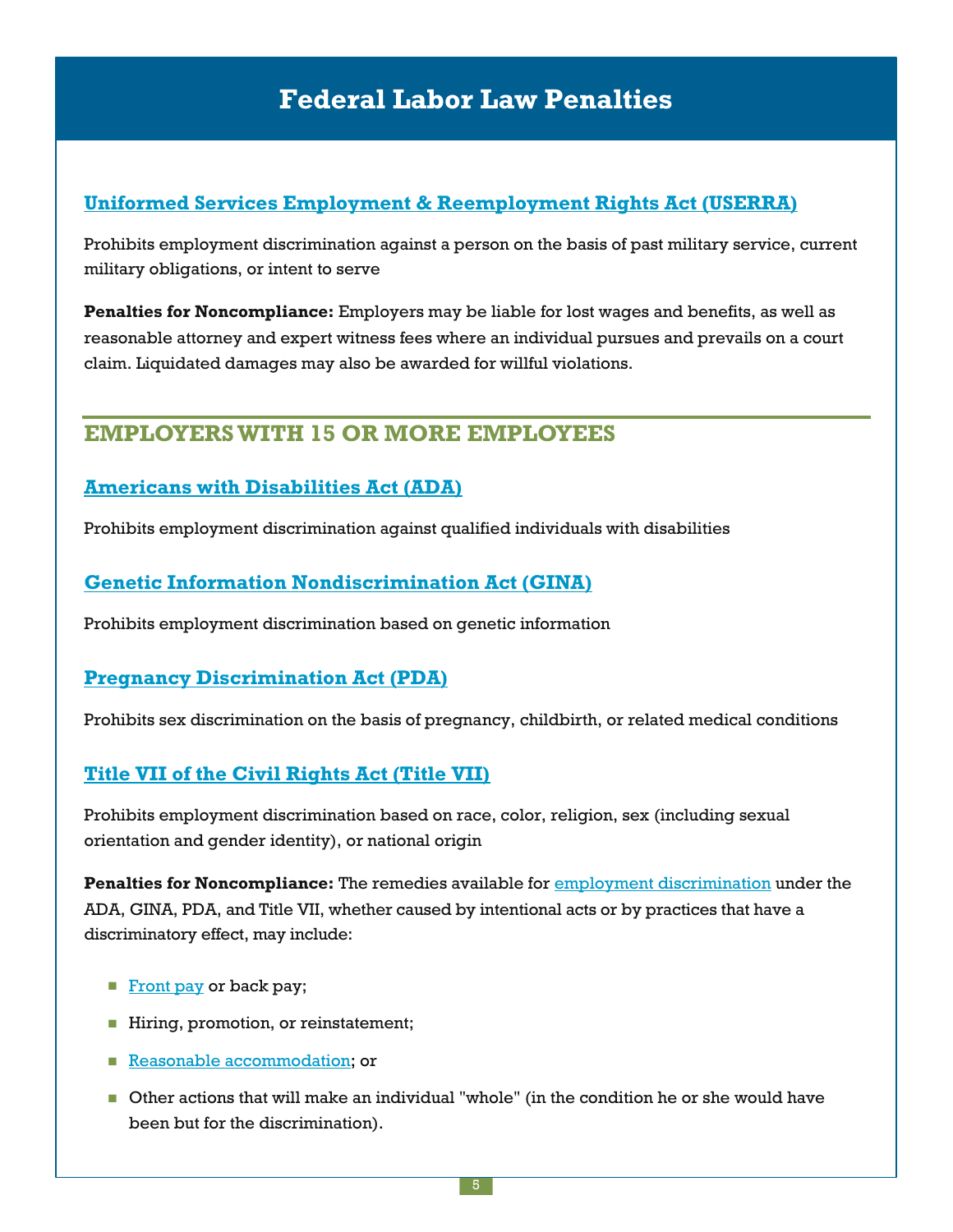Remedies also may include payment of attorneys' fees, expert witness fees, and court costs. Compensatory and punitive damages may be awarded in cases involving intentional discrimination. There are limits on the amount of compensatory and punitive damages a person can recover. These limits vary depending on the size of the employer:

- For employers with 15-100 employees, the limit is \$50,000.
- For employers with 101-200 employees, the limit is \$100,000.
- For employers with 201-500 employees, the limit is \$200,000.
- For employers with more than 500 employees, the limit is \$300,000.

The employer also may be required to take corrective or preventive actions to cure the source of the identified discrimination and minimize the chance of its recurrence, as well as discontinue the specific discriminatory practices involved in the case.

# **EMPLOYERS WITH 20 OR MORE EMPLOYEES**

#### **[Age Discrimination in Employment Act \(ADEA\)](http://www.eeoc.gov/employers/remedies.cfm)**

Prohibits employment discrimination against persons 40 years of age or older

**Penalties for Noncompliance:** Employers may be liable for a number of penalties, including front [pay](http://www.eeoc.gov/federal/digest/xi-7-4.cfm) or back pay; hiring, promotion, or reinstatement; and other actions that will make an individual "whole" (in the condition he or she would have been but for the discrimination), as well as attorneys' and expert witness fees and court costs. Liquidated damages equal to the amount of back pay awarded to the victim may be awarded for willful violations.

#### **[Consolidated Omnibus Budget Reconciliation Act \(COBRA\)](http://www.irs.gov/Businesses/Small-Businesses-&-Self-Employed/Audit-Techniques-and-Tax-Law-to-Examine-COBRA-Cases-Continuation-of-Employee-Health-Care-Coverage#_Toc_272)**

Provides workers and their families who lose their health benefits (including legally married samesex spouses who are otherwise eligible for coverage under the plan) the right to choose to continue group health benefits provided by their group health plan for limited periods of time due to certain events such as voluntary or involuntary job loss, reduction in the hours worked, death, divorce, and other life events

**Penalties for Noncompliance:** Employers may be liable for a tax penalty of \$100 per qualified beneficiary (up to \$200 per family) for each day of noncompliance with COBRA. For unintentional violations that are due to reasonable cause and not willful neglect, the maximum tax penalty is the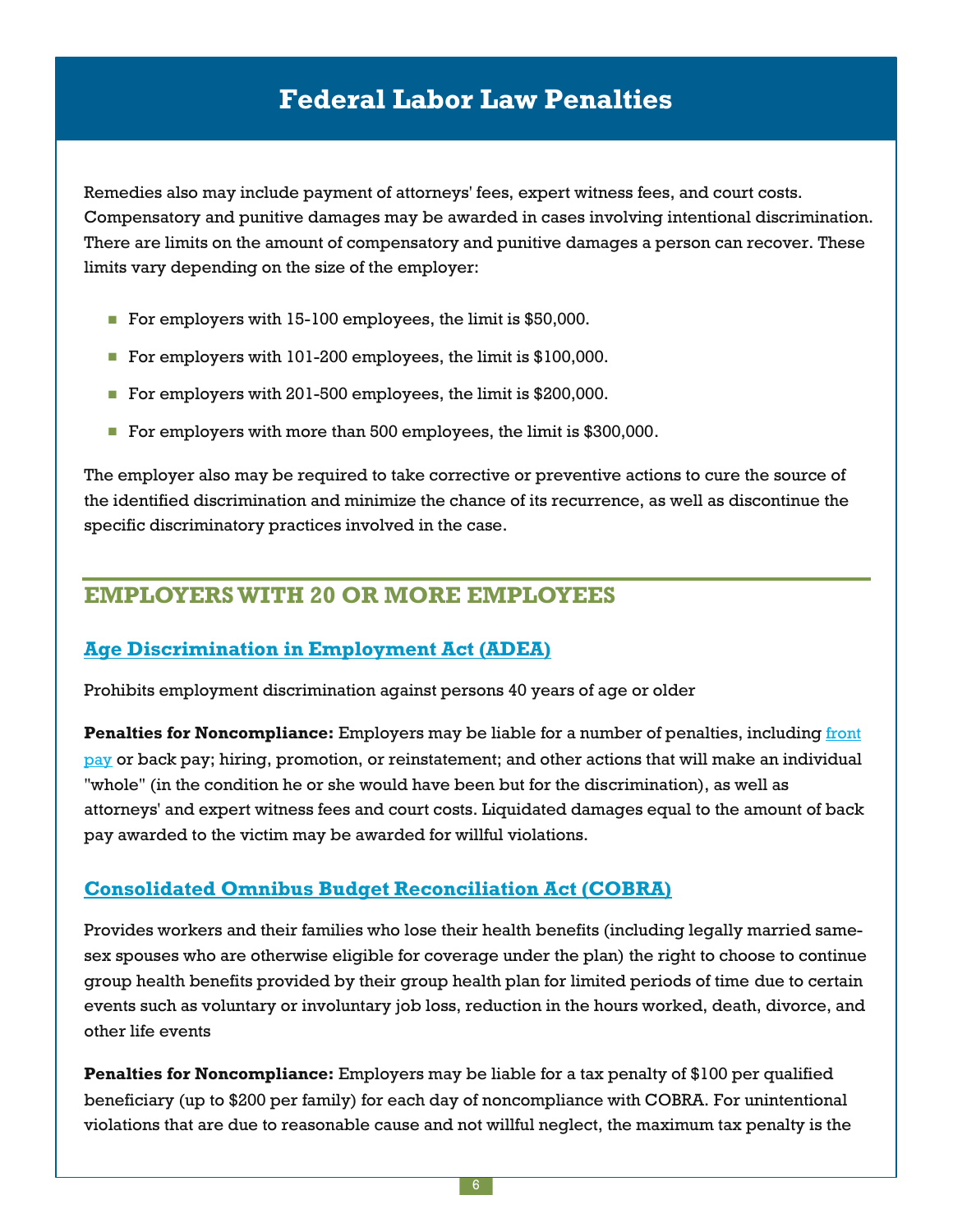lesser of 10% of the amount paid or incurred by the employer during the preceding tax year for group health plans or \$500,000.

Under [ERISA,](http://www.dol.gov/ebsa/compliance_assistance.html) civil money penalties up to \$110 per day may be assessed for failure to comply with the COBRA notice requirements. Affected persons may also file a lawsuit.

## **EMPLOYERS WITH 50 OR MORE EMPLOYEES**

#### **[Family and Medical Leave Act \(FMLA\)](http://www.gpo.gov/fdsys/pkg/USCODE-2011-title29/html/USCODE-2011-title29-chap28-subchapI-sec2617.htm)**

Entitles eligible employees (including those in legal same-sex marriages) to take unpaid, jobprotected leave for specified family and medical reasons with continuation of group health insurance coverage under the same terms and conditions as if the employee had not taken leave

**Penalties for Noncompliance:** Employers may be liable to affected employees for—

- **Lost wages, salary, benefits or other compensation.**
- Actual monetary losses sustained by the employee as a direct result of the violation (such as the cost of providing care), up to a sum equal to 12 weeks of wages or salary for the employee (26 weeks in the case of military caregiver leave).
- Interest on the above amounts calculated at the prevailing rate.
- **Liquidated damages.**
- **Appropriate equitable relief, including employment, reinstatement, or promotion.**
- Attorneys' fees, expert witness fees, and court costs.

#### **[ACA "Pay or Play" \(Employer Shared Responsibility\) & Information Reporting](https://www.irs.gov/affordable-care-act/employers/aca-information-center-for-applicable-large-employers-ales)**

**Note:** As a reminder, [transition relief](https://www.irs.gov/Affordable-Care-Act/Employers/Transition-Relief) delayed compliance with the pay or play requirements until 2016 for employers with **50 to 99 full-time employees** (including full-time equivalents) that certified that they met [certain eligibility criteria.](http://www.irs.gov/uac/Newsroom/Questions-and-Answers-on-Employer-Shared-Responsibility-Provisions-Under-the-Affordable-Care-Act#Transition) For employers with **non-calendar year health plans**, this transition relief **continues to apply** for any calendar month during the 2015 plan year that falls in 2016.

Requires applicable large employers (ALEs)—generally those with at least 50 full-time employees, including full-time equivalent employees—to offer affordable health insurance that provides a minimum level of coverage to full-time employees (and their dependents)  $\alpha r$  pay a penalty tax if any full-time employee is certified to receive a premium tax credit for purchasing individual coverage on a Health Insurance Exchange (Marketplace). ALEs also have [information reporting](https://www.irs.gov/Affordable-Care-Act/Employers/Information-Reporting-by-Applicable-Large-Employers)  [responsibilities](https://www.irs.gov/Affordable-Care-Act/Employers/Information-Reporting-by-Applicable-Large-Employers) regarding the coverage offered (or not offered) to employees.\*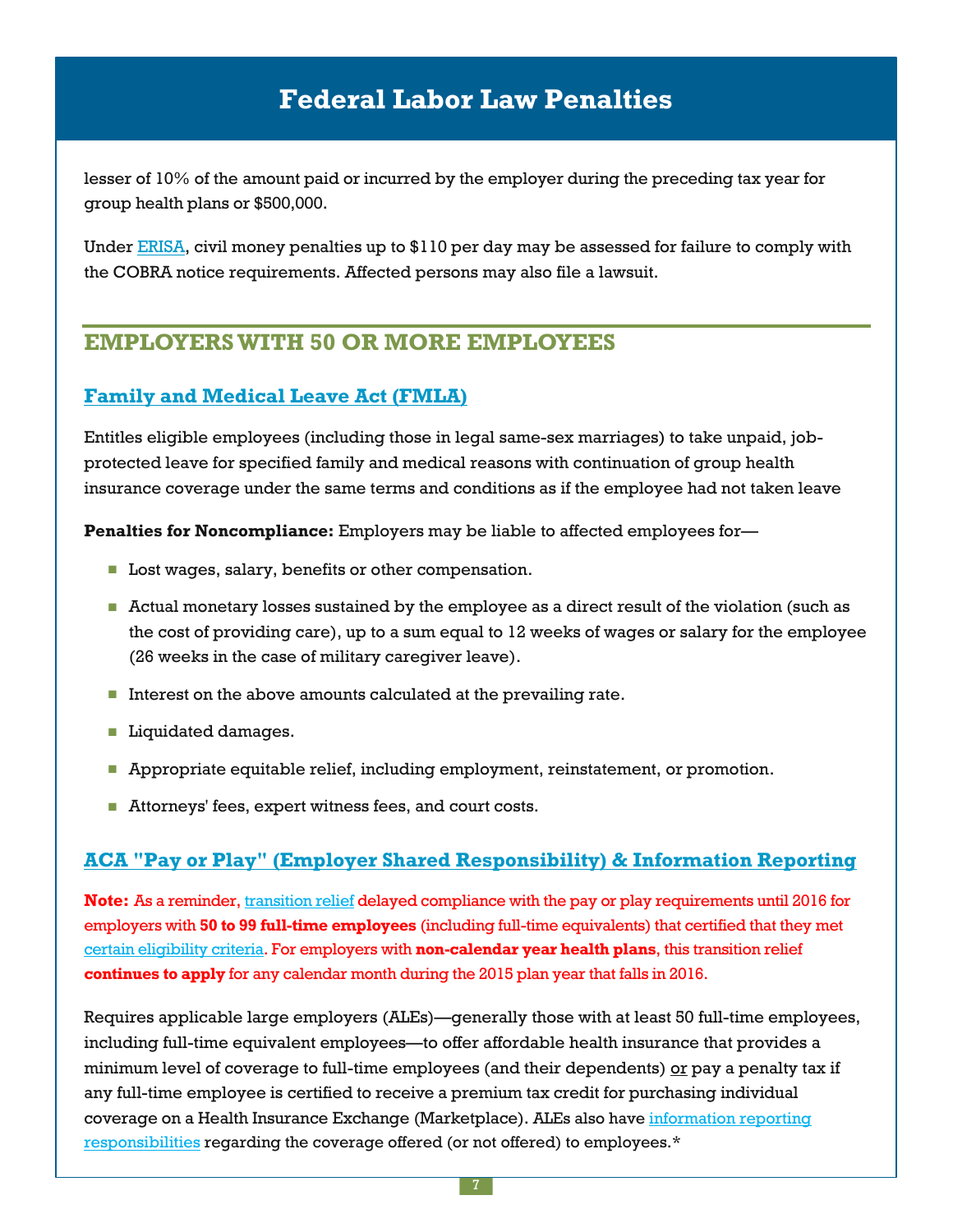**Penalty for Employers Not Offering Coverage:** An ALE that does not offer coverage or offers coverage to fewer than 95%\*\* of its full-time employees (and their dependents) during the calendar year owes a penalty equal to the number of full-time employees employed for the year (minus up to  $30***$ ) multiplied by  $$2,080$  (for  $2015$ ) and  $$2,160$  (for  $2016$ ), as long as at least one fulltime employee receives a premium tax credit. For an ALE that offers coverage for some months but not others during the calendar year, the penalty is computed separately for each month for which coverage was not offered. The amount of the penalty for the month equals the number of full-time employees employed for the month (minus up to  $30**$ ) multiplied by  $1/12$  of \$2,080 (for 2015) and \$2,160 (for 2016).

#### **Penalty for Employers Offering Coverage That is Not Affordable or Does Not Provide**

**Minimum Value:** For an ALE that offers coverage to at least 95%\*\* of its full-time employees (and their dependents), but has one or more full-time employees who receive a premium tax credit, the penalty is computed separately for each month. The amount of the penalty for the month equals the number of full-time employees who receive a premium tax credit for that month multiplied by 1/12 of \$3,120 (for 2015) and \$3,240 (for 2016). The penalty is the lesser of the amount calculated or the amount that would be owed if the employer did not offer coverage.

**Information Reporting Penalties:** General reporting penalty provisions for failure to file correct information returns and employee statements may apply—ranging from \$50-\$260 per return, with a maximum penalty of over \$3 million per year (adjusted for inflation)—with certain exceptions if the failure is due to reasonable cause and not willful neglect. Lower penalties are applicable to employers with gross receipts of **\$5,000,000 or less**. In general, the IRS **will not impose penalties** for 2015 returns and statements filed and furnished in 2016 on reporting entities that can show that they have made good faith efforts to comply.

*\*Self-insured employers providing minimum essential health coverage (regardless of size) are subject to a [separate set](https://www.irs.gov/Affordable-Care-Act/Employers/Information-Reporting-by-Providers-of-Minimum-Essential-Coverage#top) of information reporting requirements; however, the penalties for noncompliance are the same.*

*\*\* For the months in 2016 that are part of the 2015 plan year for employers with non-calendar year plans, 70% should be substituted for 95%, and 80 should be substituted for 30 (for ALEs with 100 or more full-time employees). In addition, th[e transition relief for dependent](http://www.irs.gov/uac/Newsroom/Questions-and-Answers-on-Employer-Shared-Responsibility-Provisions-Under-the-Affordable-Care-Act#Transition) coverage will generally not be available for periods on or after January 1, 2016 (or, if applicable, for any period after the last day of the 2015 plan year).*